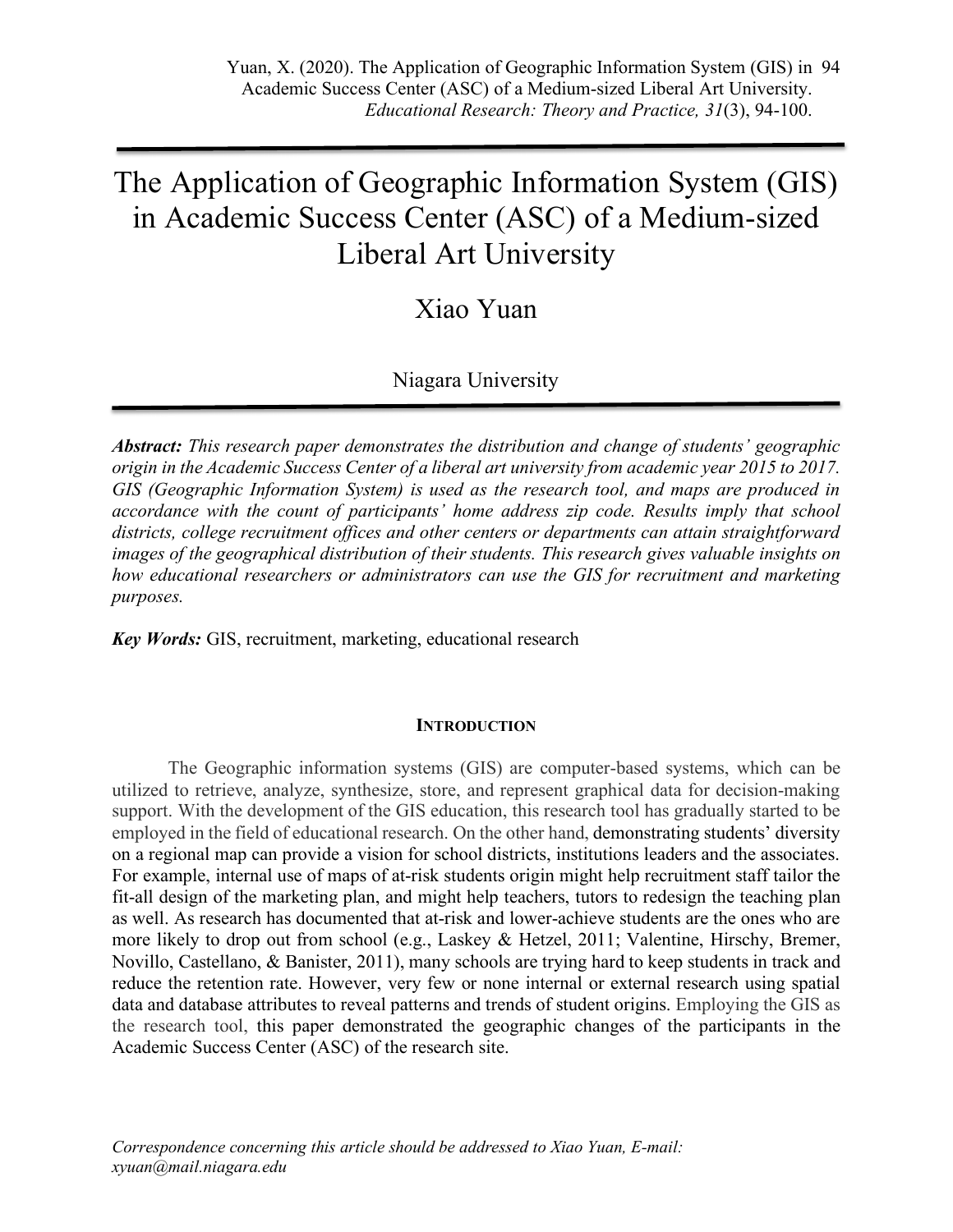#### **LITERATURE REVIEW**

The GIS application has been found primarily in business, like for Walmart or other stores to locate a new site (e.g., Wiegand, 2001), and it is also widely used in Geography and transportation constructions (e.g., Gutiérrez, Condeço-Melhorado, & Martín, 2010). Unfortunately, quite a few social science studies in the field of education have employed the GIS as the research methodology. A search from the Google Scholar using key words "GIS" and "education", results reveals that most majority of studies are demonstrating how to teach students and teachers using the GIS for education purposes (e.g., Johansson, 2003 June), with a small number of research with actual application of the GIS as the research methodology. These include an application in the public library services (e.g., Park, 2012), and two research used GIS to help institutions understand their students and improve the marketing strategy (e.g., Marble, Mora, & Herries, 1995, 1997; Price, 2004). Price's (2004) applied GIS in educational recruitment and retention improvement. He evaluated the enrolled students in undergraduate engineering program of DeVry University to discover whether there was a relationship between retention and off campus residence, then he found and demonstrated the distance boundary around the Pomona campus of schools that met their criterion for marketing and recruiting purposes.

The GIS is functional and advantageous in display. The GIS uses spatial information in a set of layered maps, and this information on different layers can be manipulated and analyzed to show and compare to each other (Price, 2004). The GIS is a potential research and decision-making tool due to the unique ability to separate, manipulate and visualization of information into layers (Foote & Lynch, 2002). The GIS technology can integrate common database operations, including query and statistical analysis with the unique feature of maps for visualization and graphical analysis (Price, 2004), and also the GIS maps can display relationships between spatial data and database attributes to reveal hidden features and tendencies that are not apparent using basic spreadsheets or statistical packages.

#### **RESEARCH QUESTIONS**

This current research employed the GIS as the research tool to demonstrate the geographic changes of the participants in the Academic Success Center (ASC) of the research site. The research questions are: What are the geographic distribution features of the students in the Academic Success Center of the research site? What are the geographic features of the total number of ASC students in the three academic years?

#### **RESEARCH METHOD**

The research site is a medium sized private university, whose Academic Success Center is part of the Division of Academic Services. In this research, the author uses the data from the Academic Success Center, which consists of numbers of students and each of their home address zip code from academic year 2015 to 2017. By using Geographical Information System, a New-York-State-based zip code shape file is downloaded and utilized as the base map. The data explores the distributions of the participants with count number of participants from different zip code areas.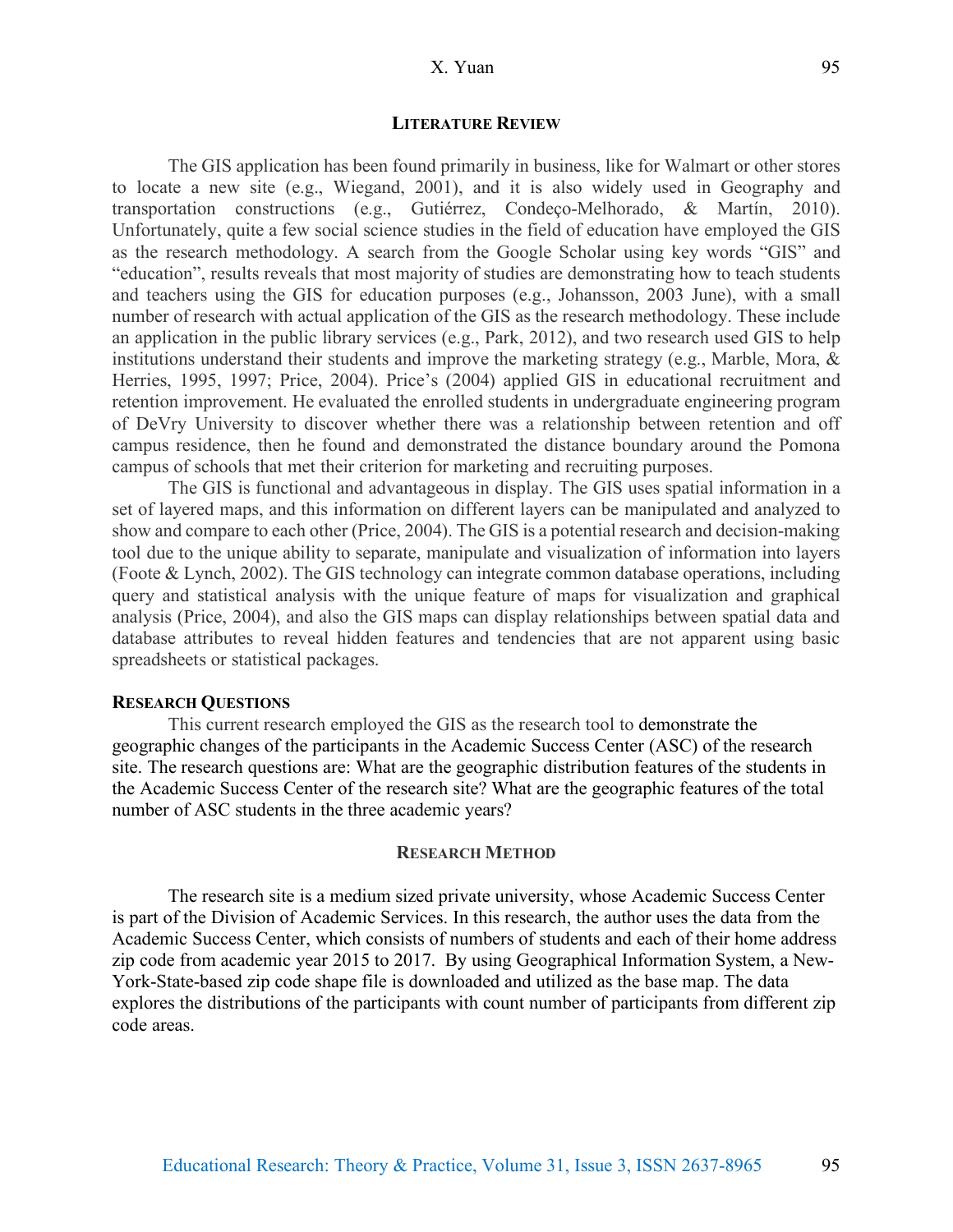## **THE GIS MODEL DESIGN**

## *DATA INPUT*

- 1. The home address zip codes of the students in academic year 2015-17 are put into Excel files. The five-digit zip codes are transferred in to nine-digit zip codes, for higher accuracy concern.
- 2. State zip code shape files are prepared for application.
- 3. Excel files are joined into the State shape files and a second layer for individual academic year data will be produced.
- 4. Noticeable colors are applied in symbology of the ArcMap 10 to show the distribution of the population.
- 5. The GIS model design is illustrated as in Figure 1.



Figure 1. The GIS Model Design

## *MAP OUTPUT*

Four maps are generated using the data, which include:

- 1) One map shows the distribution of zip code count in academic year 2015.
- 2) One map shows the distribution of zip code count in academic year 2016.
- 3) One map shows the distribution of zip code count in academic year 2017.
- 4) One map shows the distribution of top areas with number of total students in the three years.

## **RESULTS**

The origin dataset shows that there are 113, 112 and 93 students in Academic Success Center in 2015-17 respectively. After a close analysis of the data, the author found that majority of the students are from the State, therefore those students who are not from the State are deleted, and State 9-digit zip code shape file is employed. By joining the dataset into the state zip code shape file, three shape files regarding each academic year are produced and used as the second layer of each map. The count of the zip code demonstrates the students scattered in different places of the state. The following maps show the distribution features.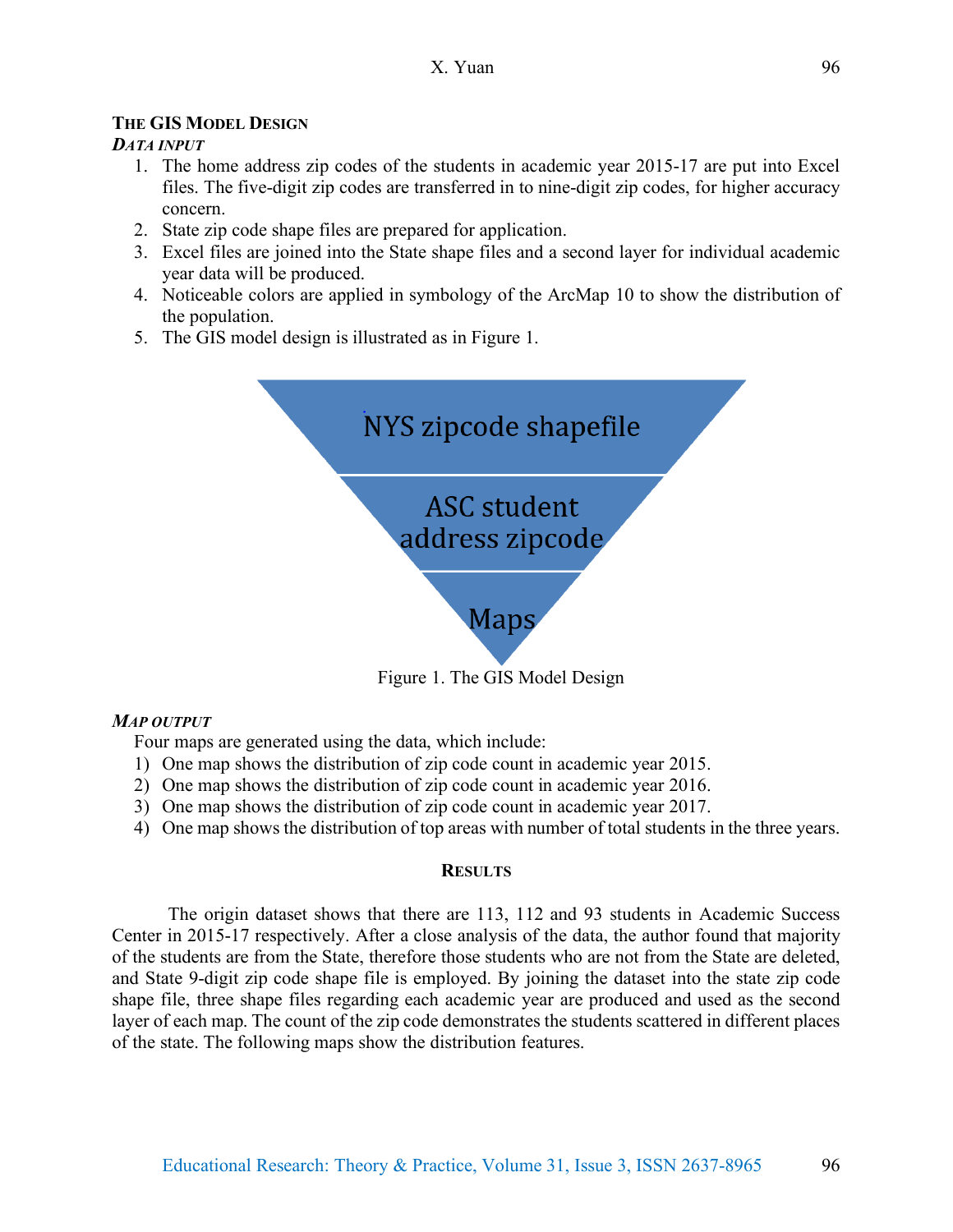

*Map 1. ASC 2015 Student Zip code Map*

*Map 1* displays that the students are accumulated in the Greater Niagara<sup>1</sup>, Finger Lakes<sup>2</sup> and Central New York<sup>3</sup>, with Niagara, Buffalo and Rochester are the cities with the most student count. However, only one or two students are from other areas.

 $\overline{a}$ 

<sup>1</sup> Including Erie, Genesee, Niagara, Orleans and Wyoming county

<sup>2</sup> From west to east they are: Conesus, Hemlock, Canadice, Honeoye, Canandaigua, Keuka, Seneca, Cayuga, Owasco, Skaneateles, and Otisco

<sup>3</sup> Including Broome County, Chenango County, Herkimer County, Madison County, Montgomery

County, Oneida County, Otsego County, Schoharie County; Binghamton, Norwich, Little Falls, Oneida, Amsterdam, Utica, Rome, Sherrill, Oneonta, Cooperstown, Cobleskill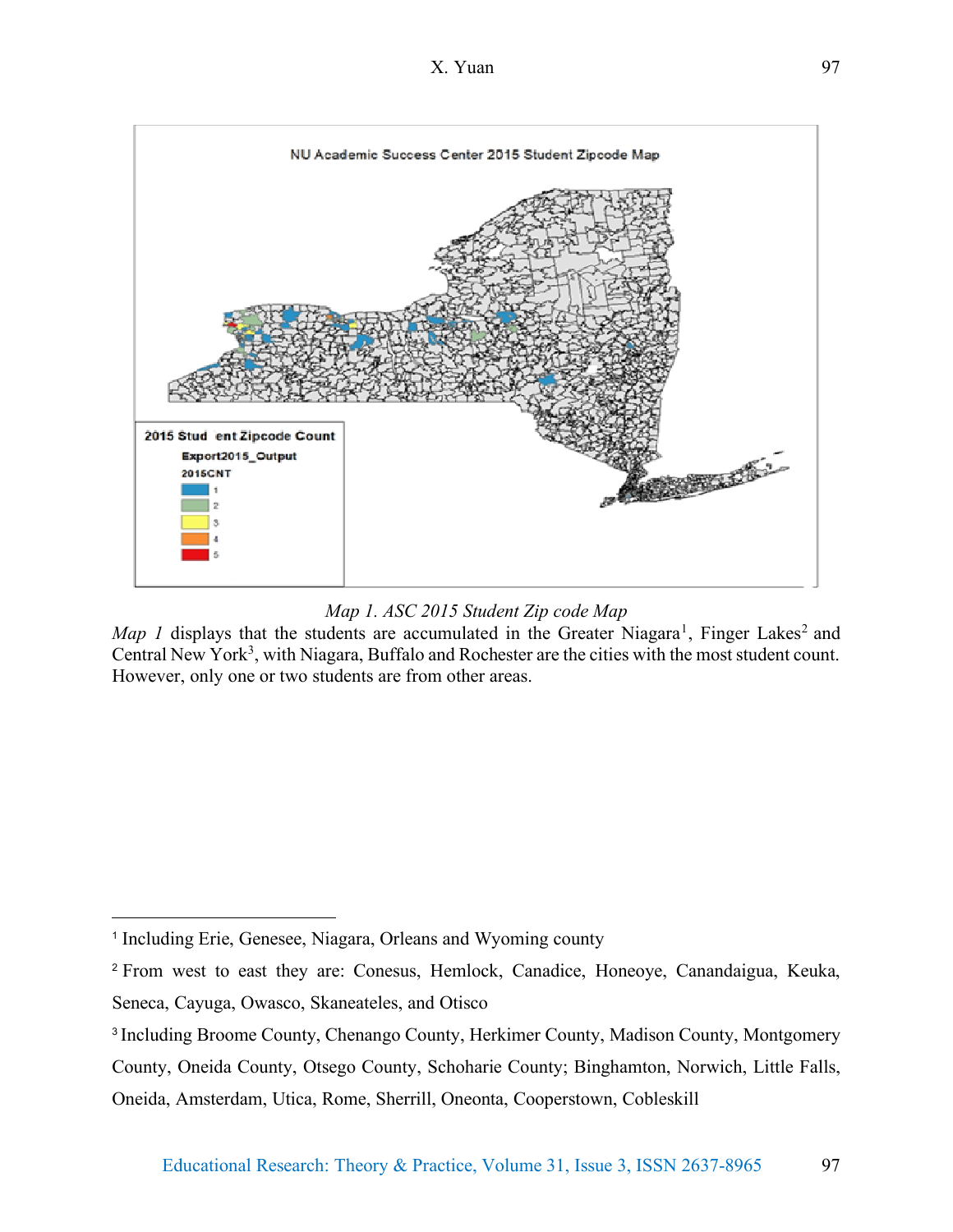

*Map 2. ASC 2016 Student Zip code Map*

*Map 2* shows a similar feature, with Niagara, Buffalo and Genesee having the most count of ASC students, followed by Rochester and Erie. One or two students are from other areas.

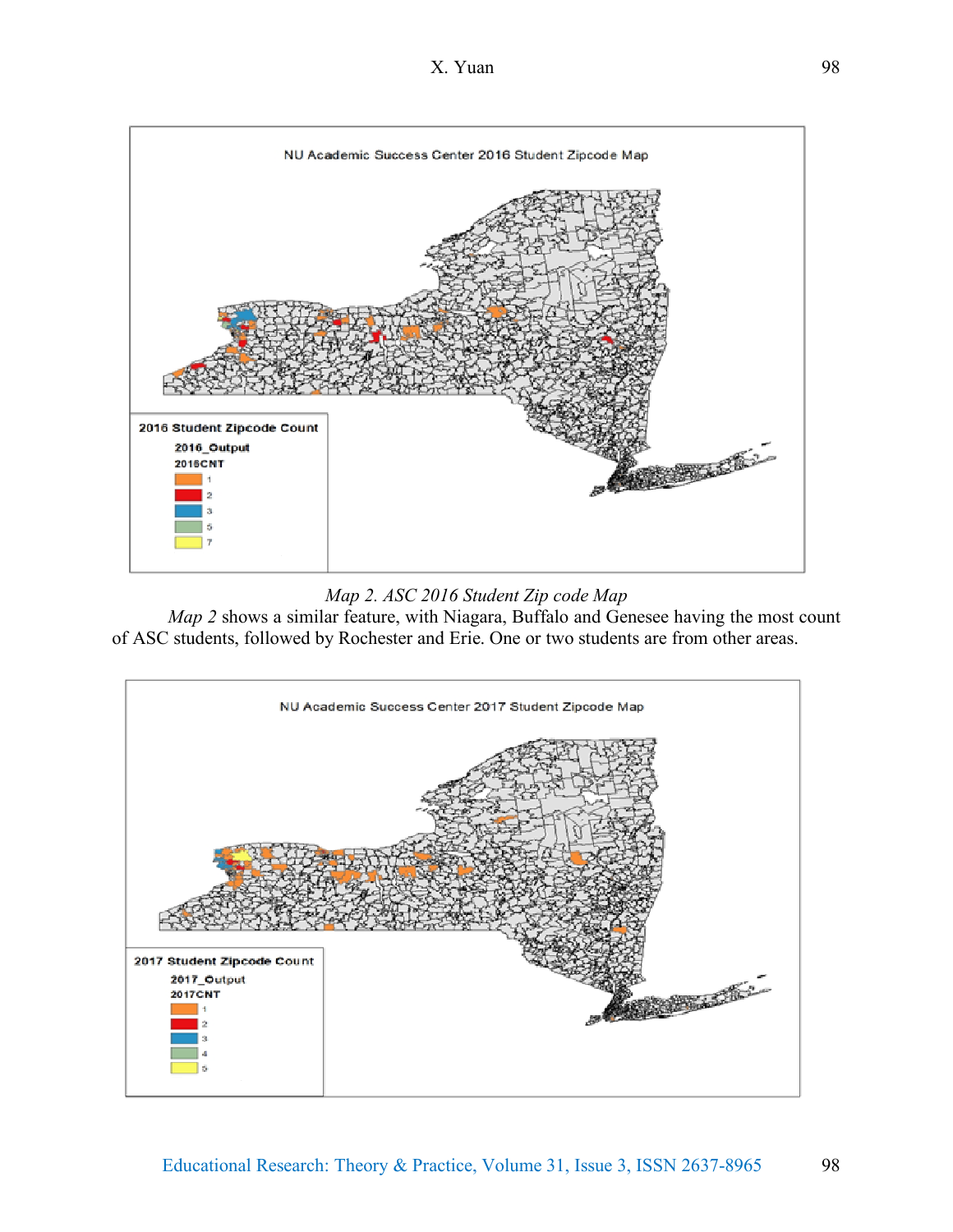## *Map 3. ASC 2017 Student Zip code Map*

*Map 3* displays the count of ACS students in 2017, which peaks in Niagara, Buffalo and Genesee areas with student scattering in some places Great Niagara, Finger Lakes and Central New York regions. One student representative is from most of the areas.





#### **CONCLUSION**

This research applied the GIS in the demonstration of academic success center students' origin of a medium-sized liberal art university. The results show that Greater Niagara, Finger Lakes and Central New York are the three main areas where academic success center students originated. One possible reason why the ASC students accumulated in Greater Niagara, Finger Lakes and Central New York is that these three areas are the actual major origin places of students. Another possible reason for this accumulation could be that students from these areas are of lower achievers due to the lower level of education, but further research is needed to prove this prediction. As a private regional university, it is reasonable that most students are from local or close area Great Niagara, followed by the Finger Lakes and Central New York. However, due to small number of the dataset and the lack of the total student zip code of the university, the research can neither generate the map of the whole student origins nor the locations of the ASC center students on the total student shape file, thus it fails in predicting the trend of the at-risk students of the research site. Another limitation is that the data from each of the three years are likely to be counting some of the same students, and students using the center may not all be at-risk or lowerachieving students.